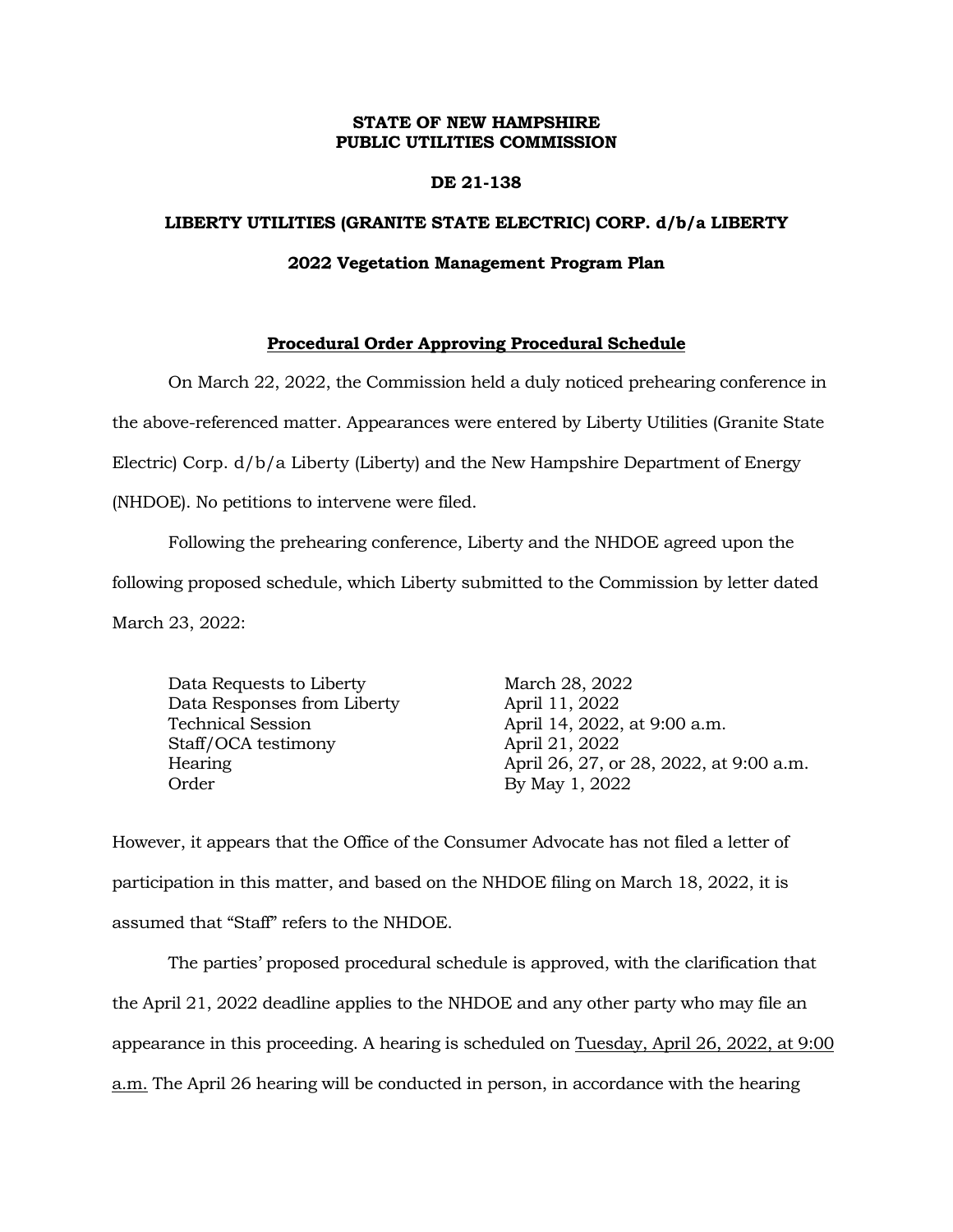DE 21-138 March 30, 2022 Page 2

guidelines issued on February 9, 2022. Three hours have been allotted for this hearing. If additional time will be required, the parties are requested to notify the Commission within ten days from the date of this order.

So ordered, this thirtieth day of March, 2022.

 $S$ NIEL  $C$  Garier

Daniel C. Goldner Presiding Officer Chairman